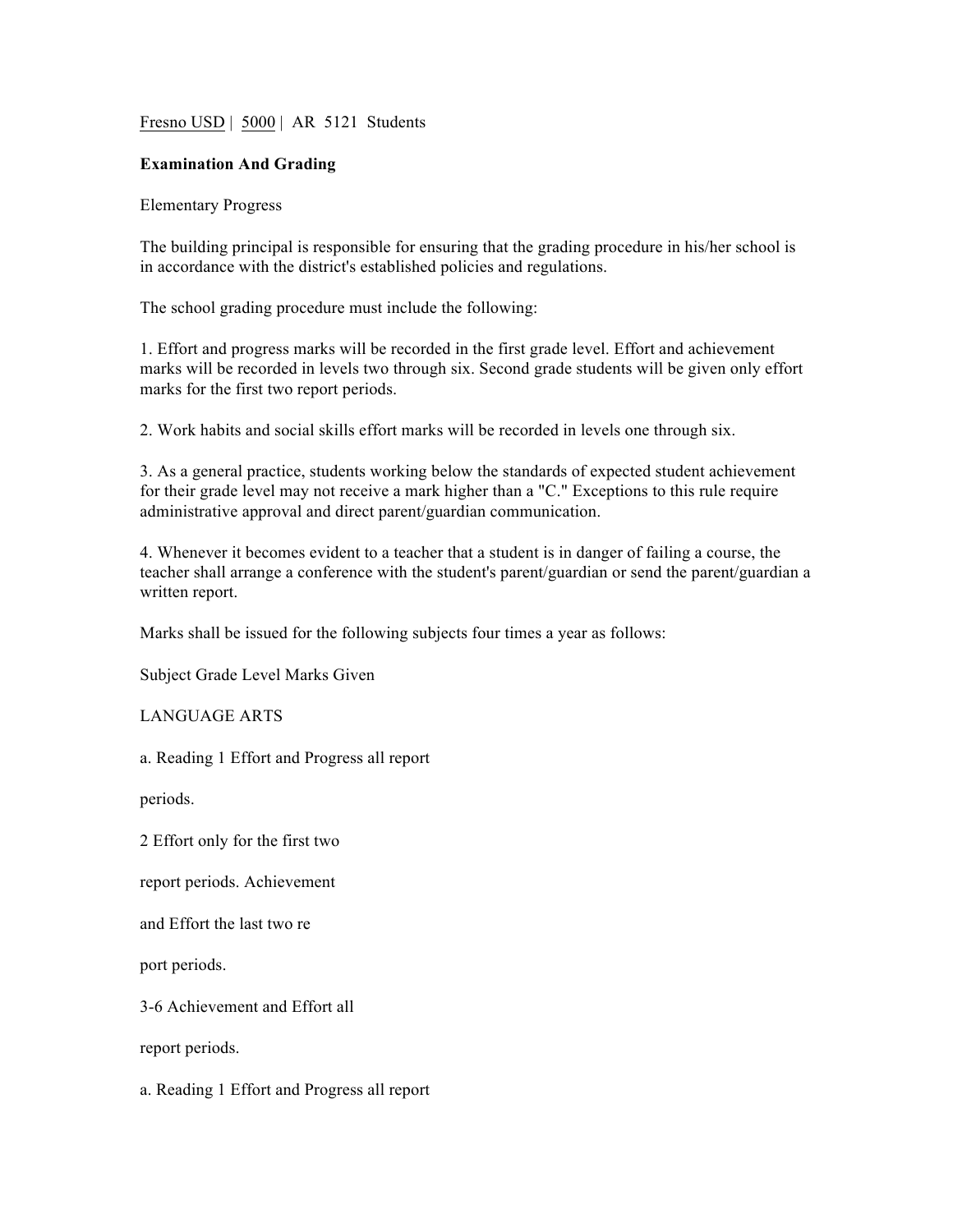periods.

b. Oral Language 1 Effort and Progress all report periods. 2 Effort only for the first two report periods. Achievement and Effort the last two report periods. 3-6 Achievement and Effort all report periods. c. Written Language 1 Effort and Progress all report periods. 2 Effort only for the first two report periods. Achievement and Effort the last two report periods. 3-6 Achievement and Effort all report periods. d. Spelling 1 Assessed with a progress mark under Written Language. 2 Effort only for the first two report periods. Achievement and Effort the last two report periods. 3-6 Achievement and Effort all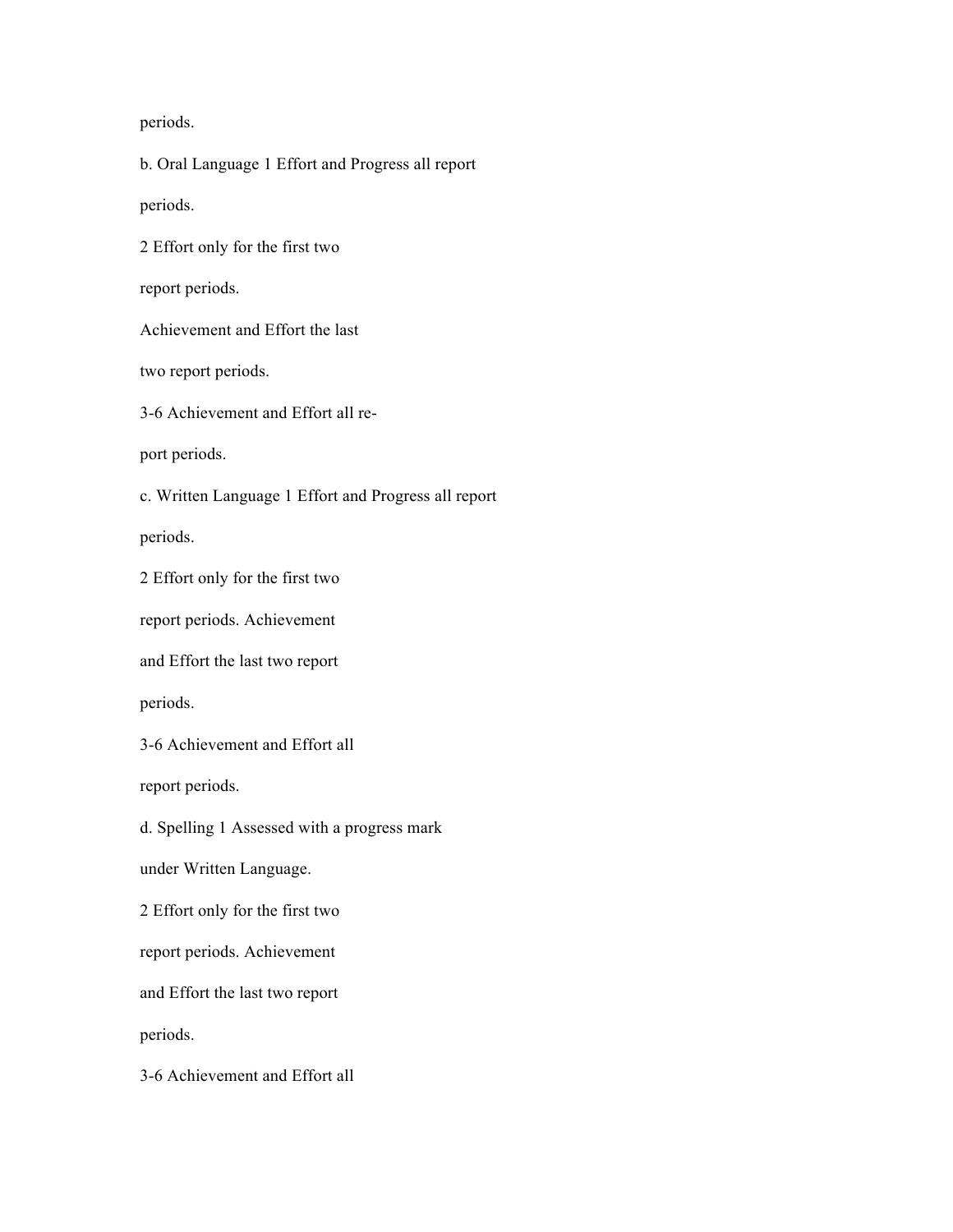report periods.

e. Handwriting 1 Effort only (Assessed under

Work Habits - Handwriting/

neatness).

2 Effort only (Assessed under

Work Habits - Handwriting/

neatness).

3-6 Effort only (Assessed under

Work Habits - Handwriting/

neatness).

MATHEMATICS 1 Effort and Progress all report

periods.

2 Effort only for the first two

report periods. Achievement

and Effort the last two report

periods.

3-6 Achievement and Effort all

report periods.

SCIENCE 1 Effort only during the report

periods in which instruction

occurs.

2 Effort only for the first two

report periods. Achievement

and Effort the last two report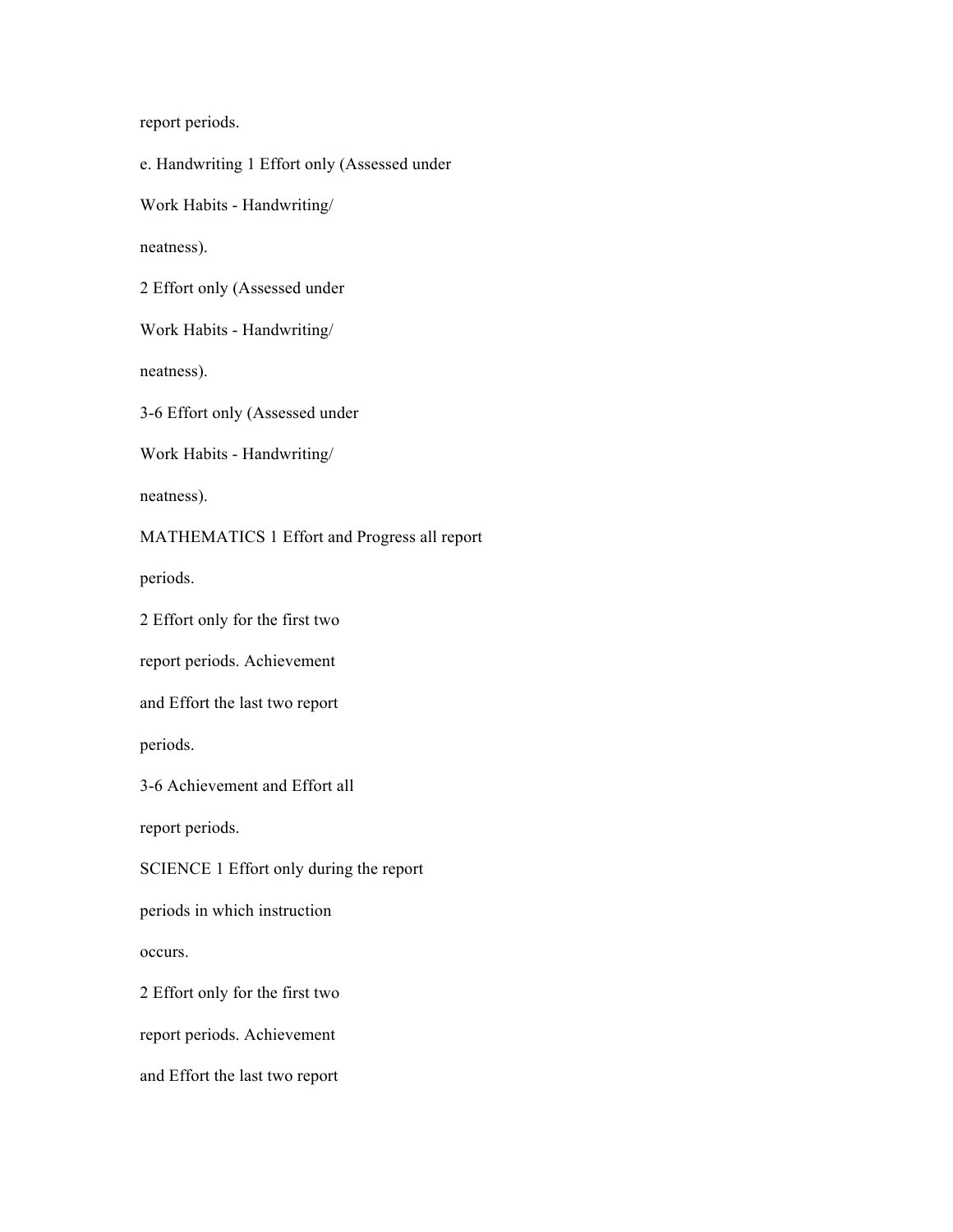periods (during which instruc-

tion occurs).

3-6 Achievement and Effort all

report periods.

HEALTH 1 Effort only during the report

periods in which instruction

occurs.

2 Effort only during the report

periods in which instruction

occurs.

3-6 Effort only during the report

periods in which instruction

occurs.

SOCIAL STUDIES 1 Effort only.

(Multicultural) 2 Effort only for the first two re-

port periods. Achievement and

Effort the last two report

periods.

3-6 Achievement and Effort all

report periods.

ART 1-6 Effort only.

MUSIC 1-6 Effort only.

PHYSICAL

EDUCATION 1-6 Effort only.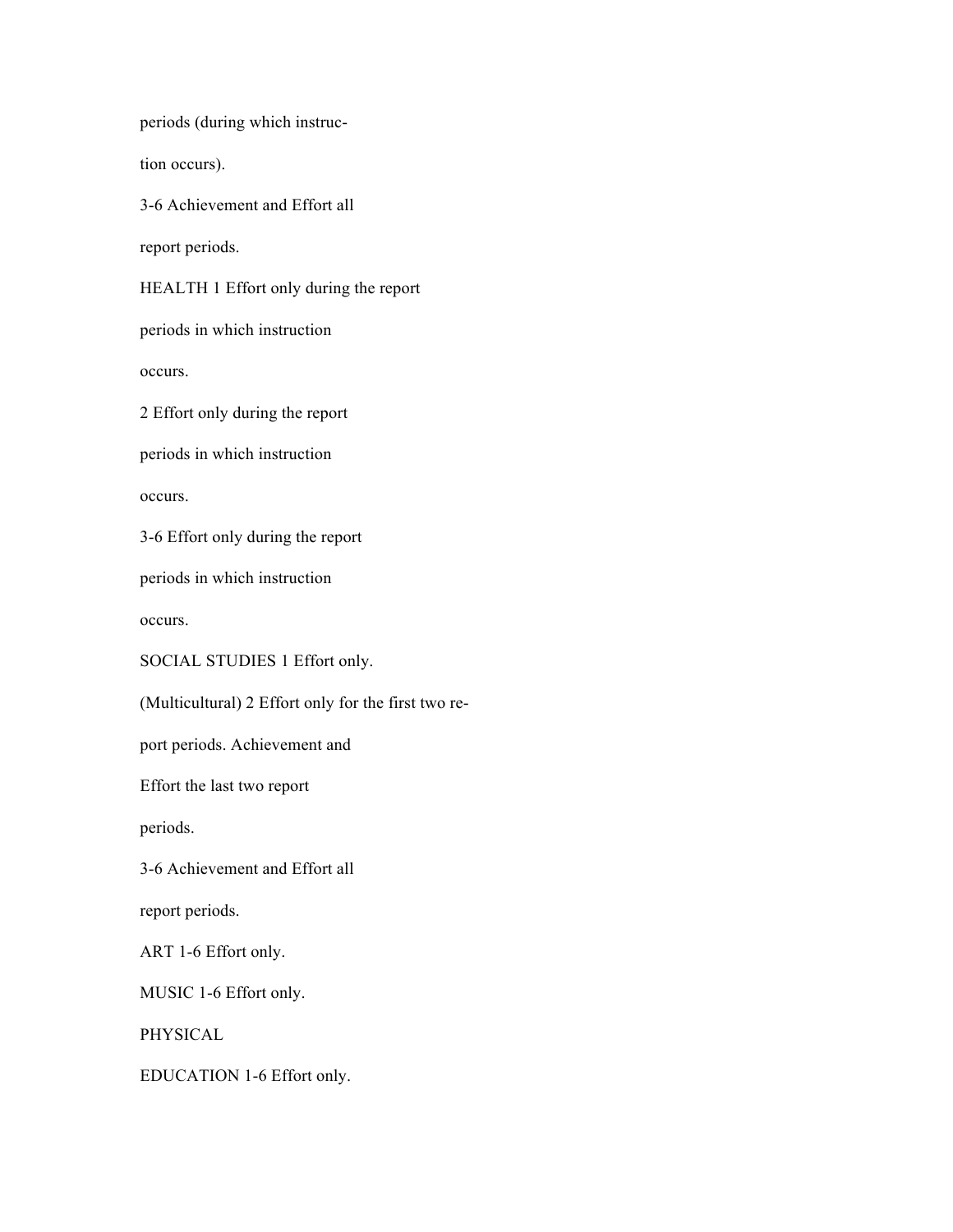#### Achievement Grades

The quality of accomplishment compared to the district standard of expected student achievement for his/her grade level.

Authorized Grade Meaning of the Student Grade

A This grade indicates superior achievement. It is the grade most often earned by a student consistently performing at an outstanding level.

B This grade indicates better-than-average achievement. A student with persistent effort and/or special motivation may earn this grade.

C This grade indicates average achievement. A student of above-average ability can meet this standard quite easily. It is the grade typically earned by a student of average ability who consistently makes a good effort. For a student of below-average ability, this grade indicates he/she is doing very well.

D This grade indicates that the student is meeting only minimum standards.

F This grade indicates a failure to meet minimum standards.

G This mark means good effort and is reserved for those who display effort that exceeds the basic requirements needed for achievement.

Effort Grade Meaning of the Student Grade

S This mark is reserved for students who demonstrate satisfactory effort but do little that is above and beyond the basic requirements.

N This mark is reserved for students who need to improve and lack consistency in demonstrating acceptable effort towards achievement.

Behavior-Conduct (Citizenship)

The behavior-conduct (citizenship) grading should be based on the following criteria to help make reasonable, fair, and consistent evaluations and to provide counsel and guidance for students:

Authorized Grade Meaning of the Student Grade

G This mark means good conduct and is reserved for students who display behavior that exceeds the basic standards set by the teacher.

S This mark is for the student who demonstrates satisfactory conduct but does nothing to distinguish himself/herself from the ordinary students.

N This mark is for the student who needs to improve in paying attention, relying on self, showing self-control, obeying carefully, or being punctual and regular in attendance. This mark is for the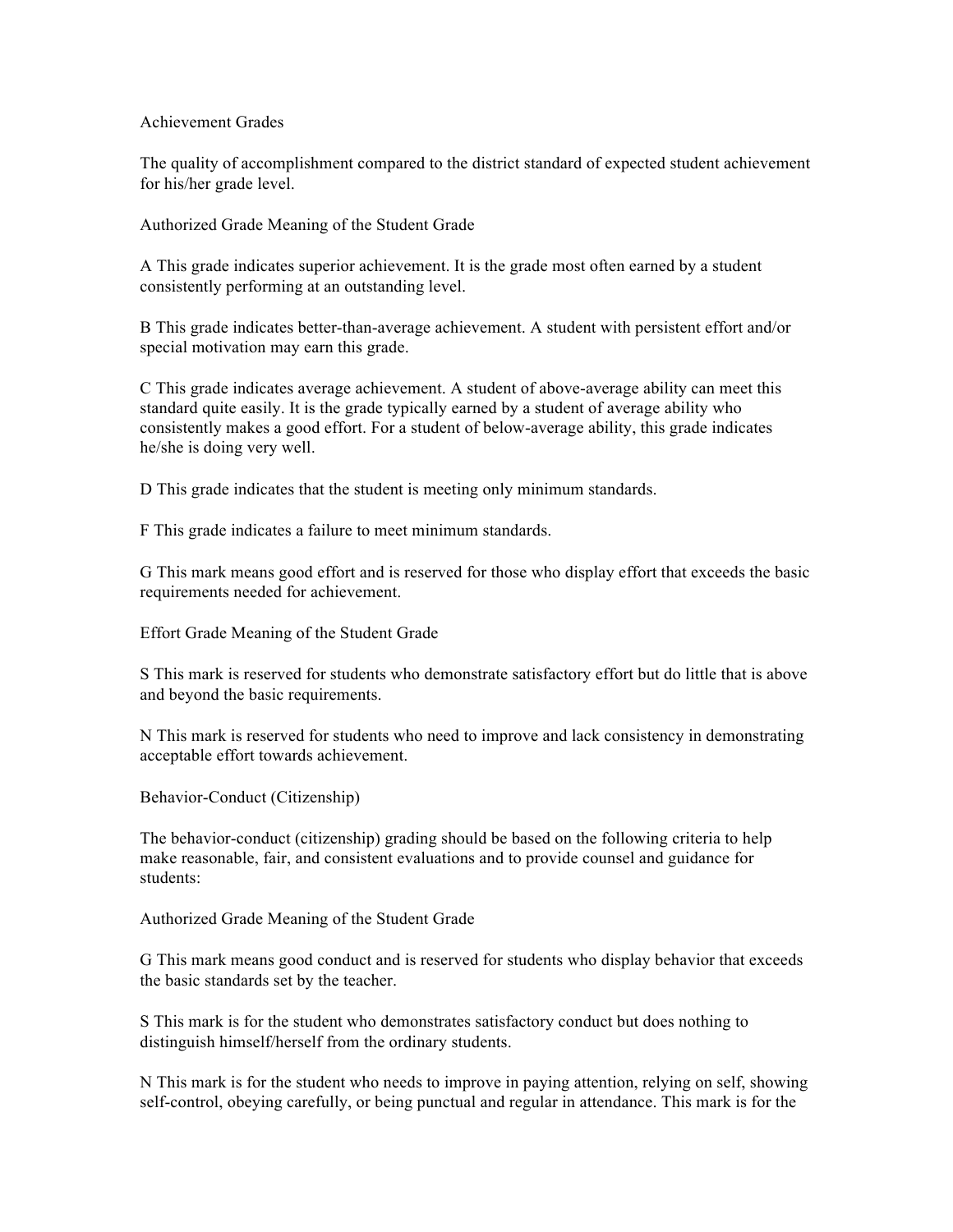student who seriously interferes with classroom instruction; is rude to teacher, classmates; refuses to work; shows lack of respect for teacher.

Progress (First Grade)

Authorized Grade Meaning of the Student Grade

1 This mark is for the student who is at the beginning level of acquiring a skill in the subject area.

2 This mark is for the student who occasionally demonstrates the ability to perform a skill successfully in a subject area.

3 This mark is for the student who regularly demonstrates the ability to perform a skill successfully in a subject area.

X This mark indicates that the subject area or skill was not assessed this reporting period.

Grading for Special Needs Students

When performance level can be noted, these students should be graded in terms of effort and/or academic achievement. To indicate the performance level of the child "Accomplishment" will be used rather than "Achievement" as on the general education report card. Accomplishment is defined as "Quality of classroom work based on degree of success with grade level materials assigned by the teacher." Special Education students can receive the full range of marks when the Special Education Report card is used.

In addition, the Special Education Teacher will indicate the Functional Grade Level of the child for each subject where an "Accomplishment" grade is given. Functional Grade Level will be determined by the age designation for the State textbooks and district materials used by the student. The State Framework may also serve as a guide for determining "Functional Grade Level." This indicator will serve as qualifier for "Accomplishment" grades which might otherwise be higher than expected for students working below grade level.

Special Needs Students in the Resource Specialist Program

When an IEP Team determines that the Resource Specialist shall assume primary responsibility for a subject area, that instructor shall determine the report card grade for that subject under the following guidelines:

1. The instructor will indicate the "functional" grade level for each subject where an achievement grade is given. The "functional" grade level will be determined by the instructional materials used with that student.

2. A full range of marks/grades may be used with the use of the RSP Insert and the notation "RSP" in place of the general elementary report card mark.

3. These marks/grades have equal standing with general elementary report card marks when students are considered for achievement awards.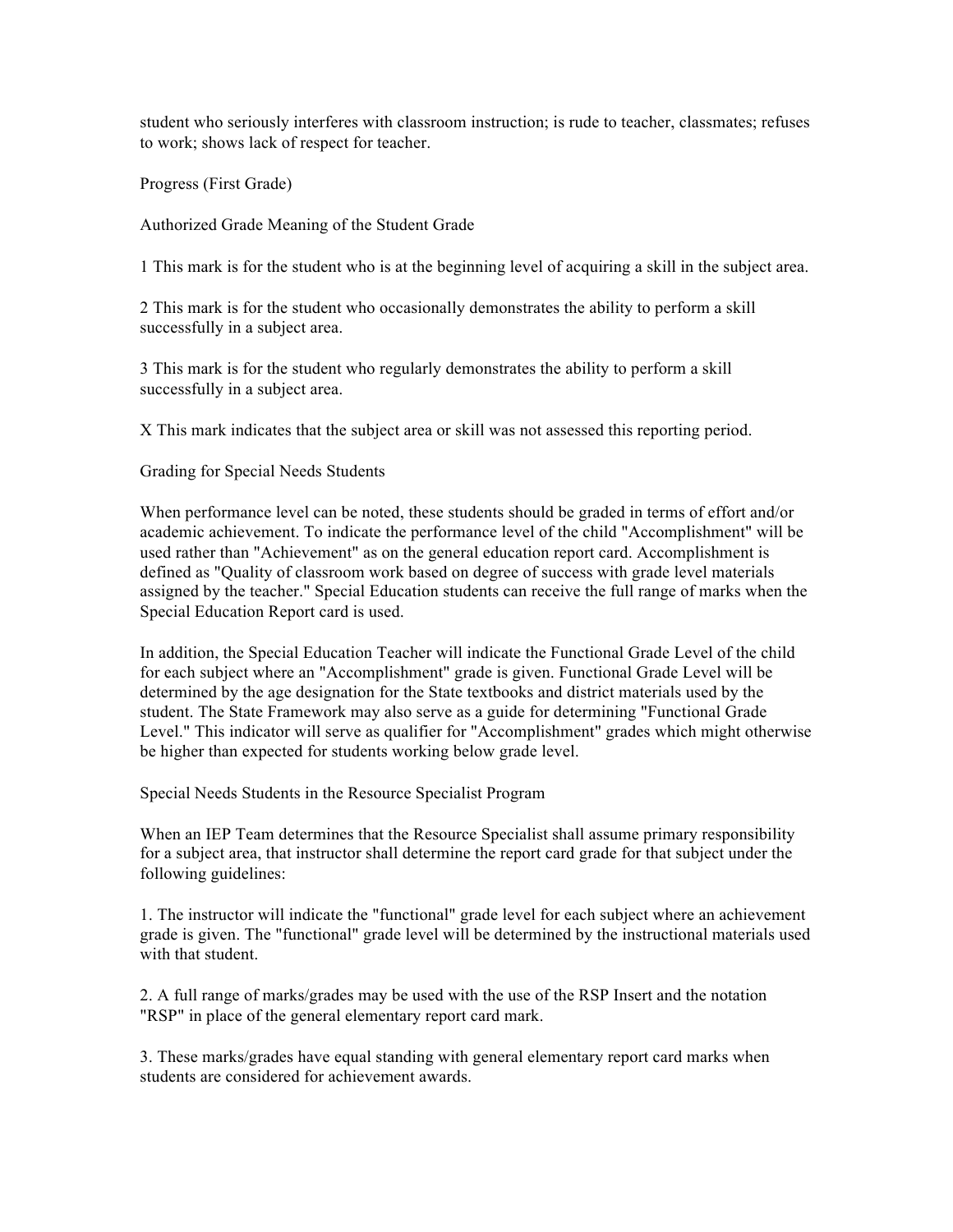Students in Special Day Class

For special classes alternative but parallel report cards will be used for grades one and two and grades three through six with the following guidelines:

1. At the first and third report periods, the teacher will indicate functional grade level for reading, oral language, written language, spelling, and mathematics. The functional grade level will be determined by the instructional materials used or by comparison of performance to establish developmental norms. Functional grade level will serve as a qualifier for "Accomplishment" grades which might otherwise be higher than expected for students working below grade level.

2. To indicate the performance level of the student, "Accomplishment" will be used rather than "Achievement" as on the general elementary report card. Accomplishment is defined as "Quality of classroom work based on degree of success with grade level materials assigned by the teacher related to the student's needs."

3. A full range of marks/grades will be used on the alternative (special day class) report card.

4. Their marks/grades have equal standing with general elementary grades when students are considered for achievement awards, i.e., merit lists, honor roll, etc.

5. Students in grades one and two will be given effort and progress marks for all report periods, except Science, Health, Social Studies, Art, Music, and PE which will be given effort marks only in parallel with general elementary guidelines.

6. Students in grades three through six will be given "Accomplishment" and effort marks in parallel with the general elementary guidelines.

Middle School Grades

The basic philosophy which should guide staff in evaluation of achievement and behavior should include the following principles:

1. Grades are recorded primarily as a means of evaluation and should be sufficient in number to justify the grade reported.

2. The purpose of grades is to help students, parents/guardians, and teachers see how the student is progressing in relation to:

a. Standards of expected student achievement.

b. His/her own learning capacity.

3. A student should not be surprised by the grade he/she receives. Systematically, and as often as a given situation requires, the teacher should remind students of the criteria which govern the assignment of these grades and should keep students informed as to their status and progress.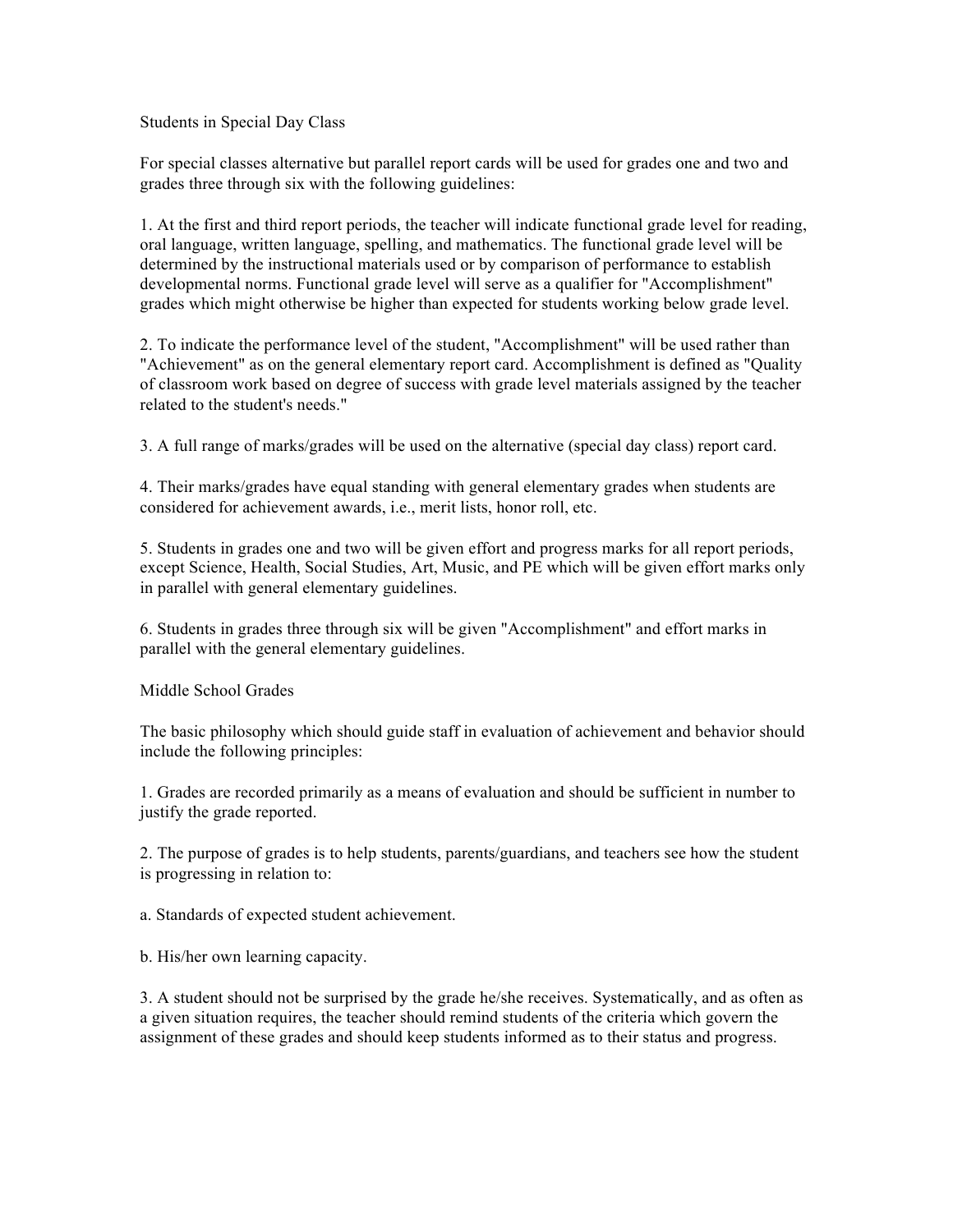Whenever it becomes evident to a teacher that a student is in danger of failing a course, the teacher shall arrange a conference with the student's parent/guardian or send the parent/guardian a written report.

4. Grades should not be affected by short excused absences or unusual circumstances provided that work and tests are made up.

5. Grading will be determined by academic achievement and effort.

6. Special Education students, RSP and SDC, shall be graded in terms of effort and achievement. Course work will be reflective of State Framework Guidelines. Grades will be determined in relation to the content and material selected to meet student needs.

Special Education students can receive the full range of marks when the report card reflects enrollment in a course designed as RSP or SDC. These marks will have equal standing with other middle school report card marks when students are considered for achievement award.

### Scholarship grades

Authorized Grade Meaning of the Student Grade

A This grade indicates superior achievement. It is the grade most often earned by a student consistently performing at an outstanding level

B This grade indicates better-than-average achievement. A student with persistent effort and/or special motivation may earn this grade.

C This grade indicates average achievement. A student of above-average ability can meet this standard quite easily. It is the grade typically earned by a student of average ability who consistently makes a good effort. For a student of below-average ability, this grade indicates he/she is doing very well.

D This grade indicates that the student is meeting only minimum standards.

F This grade indicates a failure to meet minimum standards.

E (Excused) This mark is given to designate that a student has been officially excused from physical education.

I (Incomplete) This mark is given if a course has not been completed. A teacher may specify the time limit for making up the incomplete, but the time may not exceed six weeks. If the work is not made up, the grade will be determined on the available grades, with the missed work assigned the grade "F." No incomplete may be given at the end of the second semester or when a student transfers.

P (Pass) This mark is given to indicate the satisfactory completion of a designated field of study where standard letter grades A, B, C, D are not used.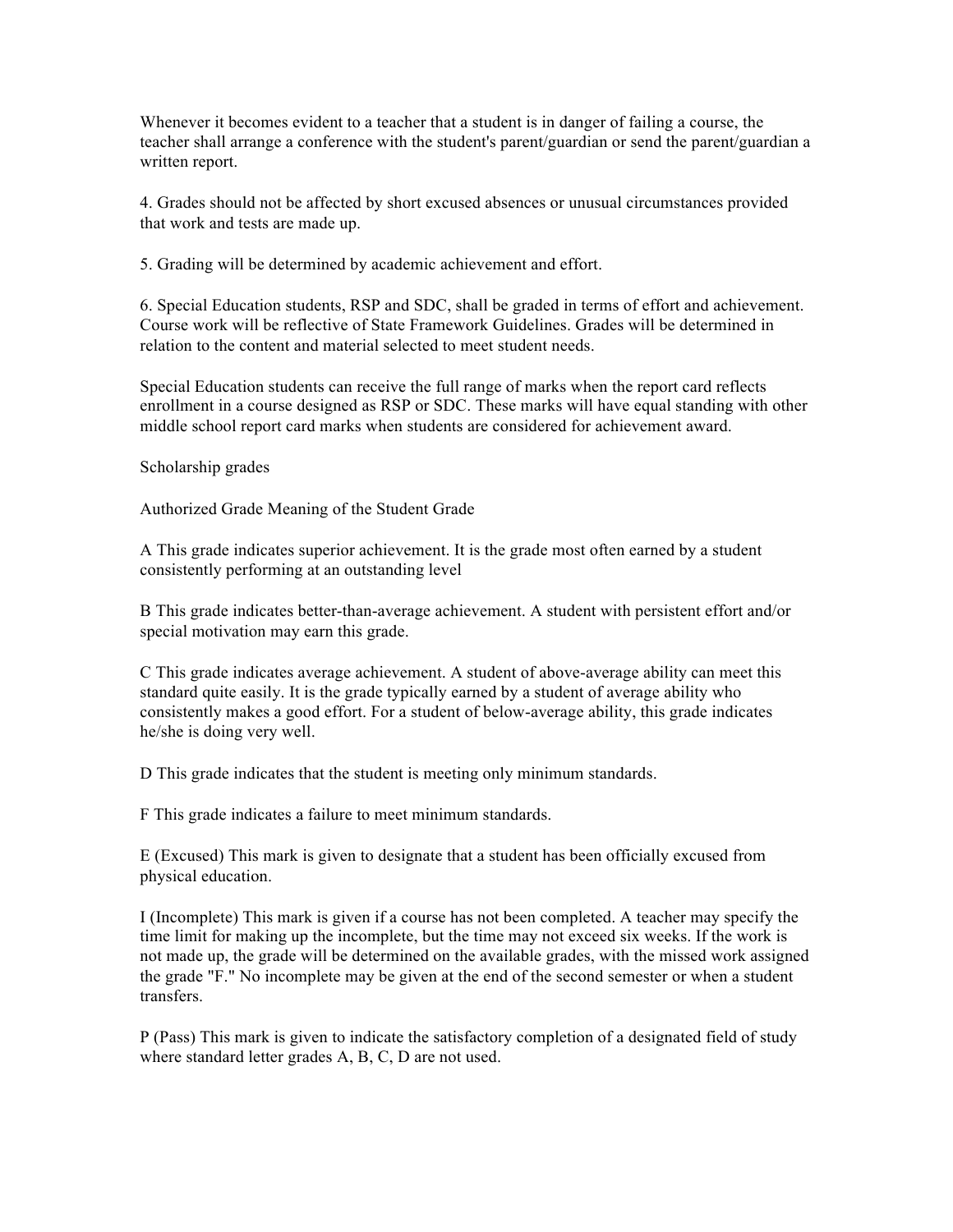W (Withdrawal) This mark means that a student has dropped a course without penalty, generally prior to the end of the fifth or sixth week of the semester.

W/F This mark means that a student has

(Withdrawal dropped a course with penalty, generally after

with an F grade) after the fifth or sixth week of the semester.

N This mark is used to indicated no grade and no credit.

F/A This mark means withdrawal due to attendance.

The performance level column on the report card allows a teacher to show if the student is working on materials above, on, or below grade level.

+ This mark means that the student is working on materials above grade level.

= This mark means that the student is working on materials at grade level.

- This mark means that the student is working on materials below grade level.

# Citizenship

Citizenship includes effort, attitude, and study skills.

G (Good) This mark means more than good conduct. It is reserved for the student who consistently is attentive, courteous, dependable, trustworthy, honest, responsible, prompt, careful, and respectful.

S (Satisfactory) This mark is for the student who demonstrates good conduct but does nothing to distinguish himself/herself from any other student.

N (Needs to Improve) This mark is for the student who needs to improve in paying attention, relying on self, showing self-control, obeying school rules, using school property carefully, or being punctual and regular in attendance. This mark is for the student who seriously interferes with classroom instruction; is rude to teacher, classmates; refuses to work; shows lack of respect for teacher.

# High School Grades

The basic philosophy which should guide staff in evaluation of achievement and behavior should include the following principles:

1. Grades are recorded primarily as a means of evaluation and should be sufficient in number to justify the grade reported.

2. The purpose of grades is to help students, parent/guardians, and teachers see how the student is progressing in relation to: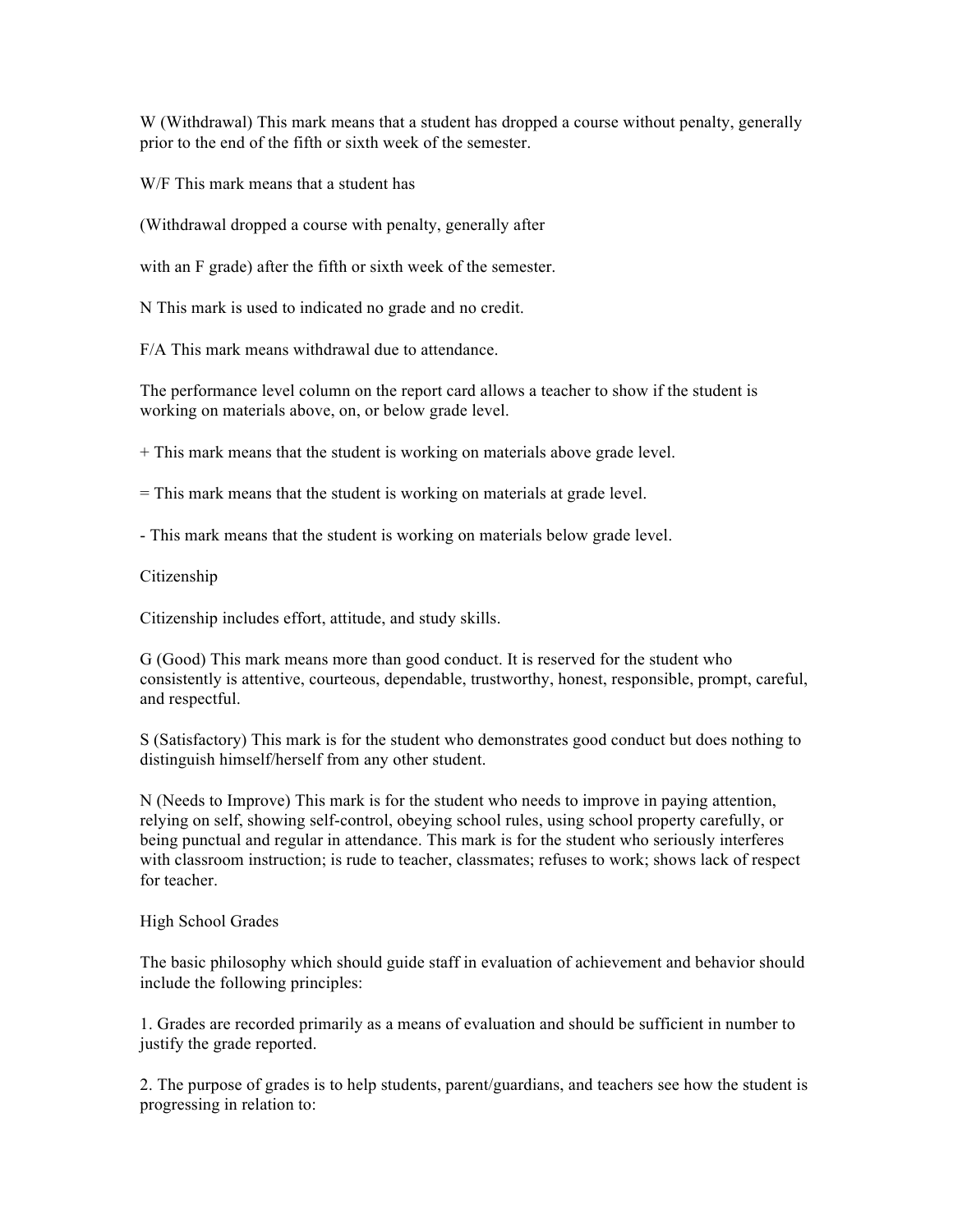a. Standards of expected student achievement.

b. His/her own learning capacity.

3. A student should not be surprised by the grade he/she receives. Systematically, and as often as a given situation requires, the teacher should remind students of the criteria which govern the assignment of these grades and should keep students informed as to their status and progress.

Whenever it becomes evident to a teacher that a student is in danger of failing a course, the teacher shall arrange a conference with the student's parent/guardian or send the parent/guardian a written report.

4. Failing grades for high school students for excessive absences will be given in accordance with Board policy 5113, high school attendance policy. This principle applies to Special Education students unless an exception is defined and explained by an IEP Team for the individual student.

5. Special Education students, RSP and SDC, shall be graded in terms of effort and achievement. Course work will be reflective of State Framework Guidelines as well as the course description(s). Grades will be determined in relation to the content and materials selected to meet student needs.

Special Education students can receive the full range of marks when the report card reflects enrollment in a course designated as RSP or SDC.

Scholarship Grades

Authorized Grade Meaning of the Student Grade

A This grade indicates superior achievement. It is the grade most often earned by a student consistently performing at an outstanding level

B This grade indicates better-than-average achievement. A student with persistent effort and/or special motivation may earn this grade.

C This grade indicates average achievement. A student of above-average ability can meet this standard quite easily. It is the grade typically earned by a student of average ability who consistently makes a good effort. For a student of below-average ability, this grade indicates he/she is doing very well.

D This grade indicates that the student is meeting only minimum standards.

F This grade indicates a failure to meet minimum standards.

E (Excused) This mark is given to designate that a student has been officially excused from physical education.

I (Incomplete) This mark is given if a course has not been completed. A teacher may specify the time limit for making up the incomplete, but the time may not exceed six weeks. If the work is not made up, the grade will be determined on the available grades, with the missed work assigned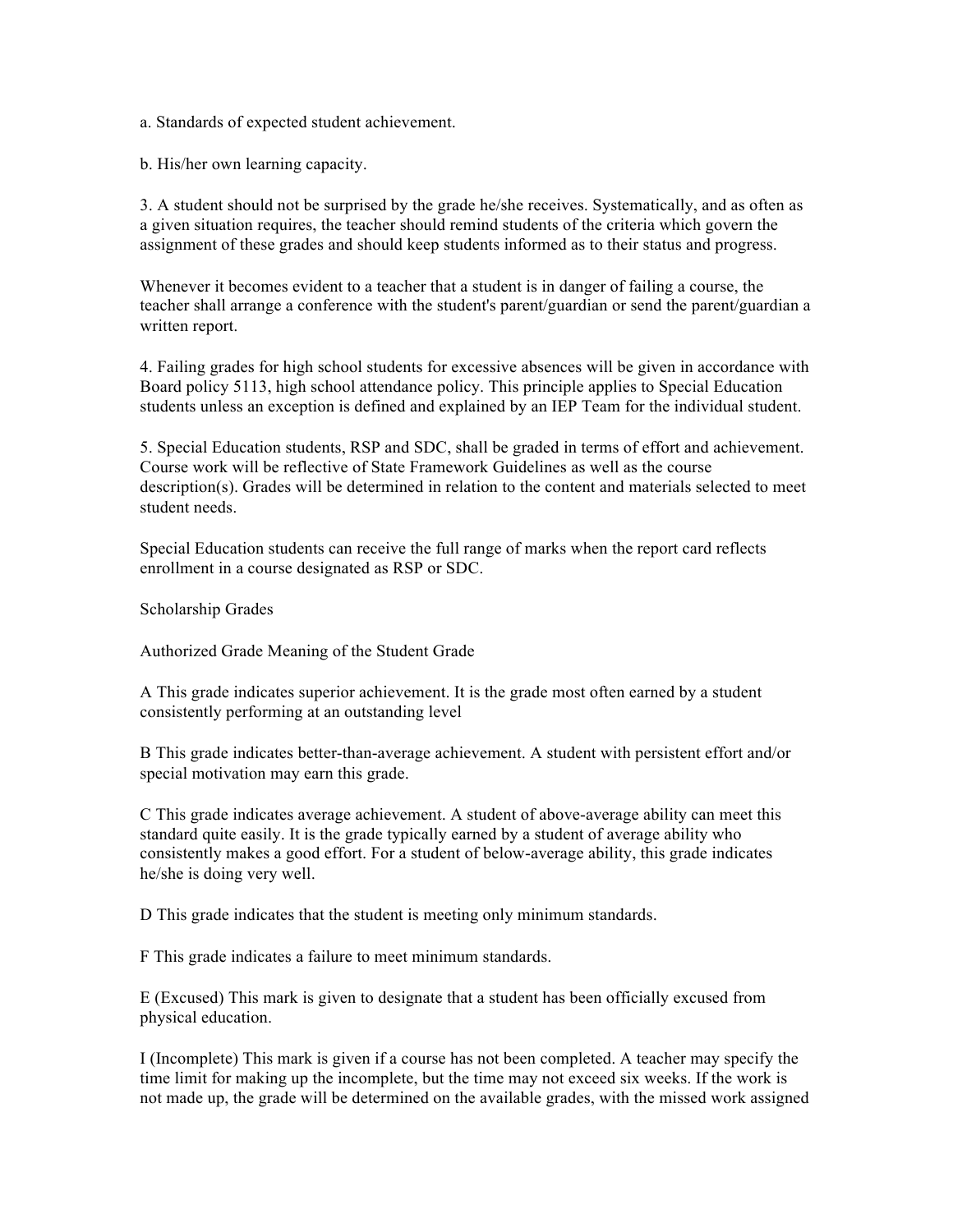the grade "F." No incomplete may be given at the end of the second semester or when a student transfers.

P (Pass) This mark is given to indicate the satisfactory completion of a designated field of study where standard letter grades A, B, C, D are not used.

W (Withdrawal) This mark means that a student has dropped a course without penalty, generally prior to the end of the fifth or sixth week of the semester.

W/F This mark means that a student has

(Withdrawal dropped a course with penalty, generally

with an F grade) after the fifth or sixth week of the semester.

N This mark is used to indicated no grade and no credit.

F/A This mark means withdrawal due to attendance.

Note: After a student has been assigned to a class for 10 school days, a grade must be determined and recorded.

Behavior/Conduct/Citizenship

The behavior/conduct (citizenship) grading should be based on the following criteria to help make reasonable, fair, and consistent evaluation and to provide counsel and guidance for students:

Authorized Grade Meaning of the Student Grade

S (Satisfactory) This mark is for the student who demonstrates acceptable attitude toward class, subjects and teachers. This is a starting grade for all students at the first of each semester.

P (Poor) This mark is for the student who needs to improve in paying attention, relying on self, showing self-control, obeying school rules, using school property carefully, or being punctual and regular in attendance.

U (Unsatisfactory) For the student who seriously interferes with classroom instruction; is rude to teacher, classmates; refuses to work; shows lack of respect for teacher.

Augmented Grade Point of Honors and/or Advanced Placement

1. Beginning with the graduation class of 1995, Honors and Advanced Placement courses will receive a grade point augmentation of one point for grades A-C for up to four Honors and/or Advanced Placement classes.

2. The augmentation is credited for both fall and spring semesters for a maximum of eight augmented grades for the four courses. If the augmented Honors or Advanced Placement class is taken in the senior year, only one semester of augmentation is possible because GPA for class